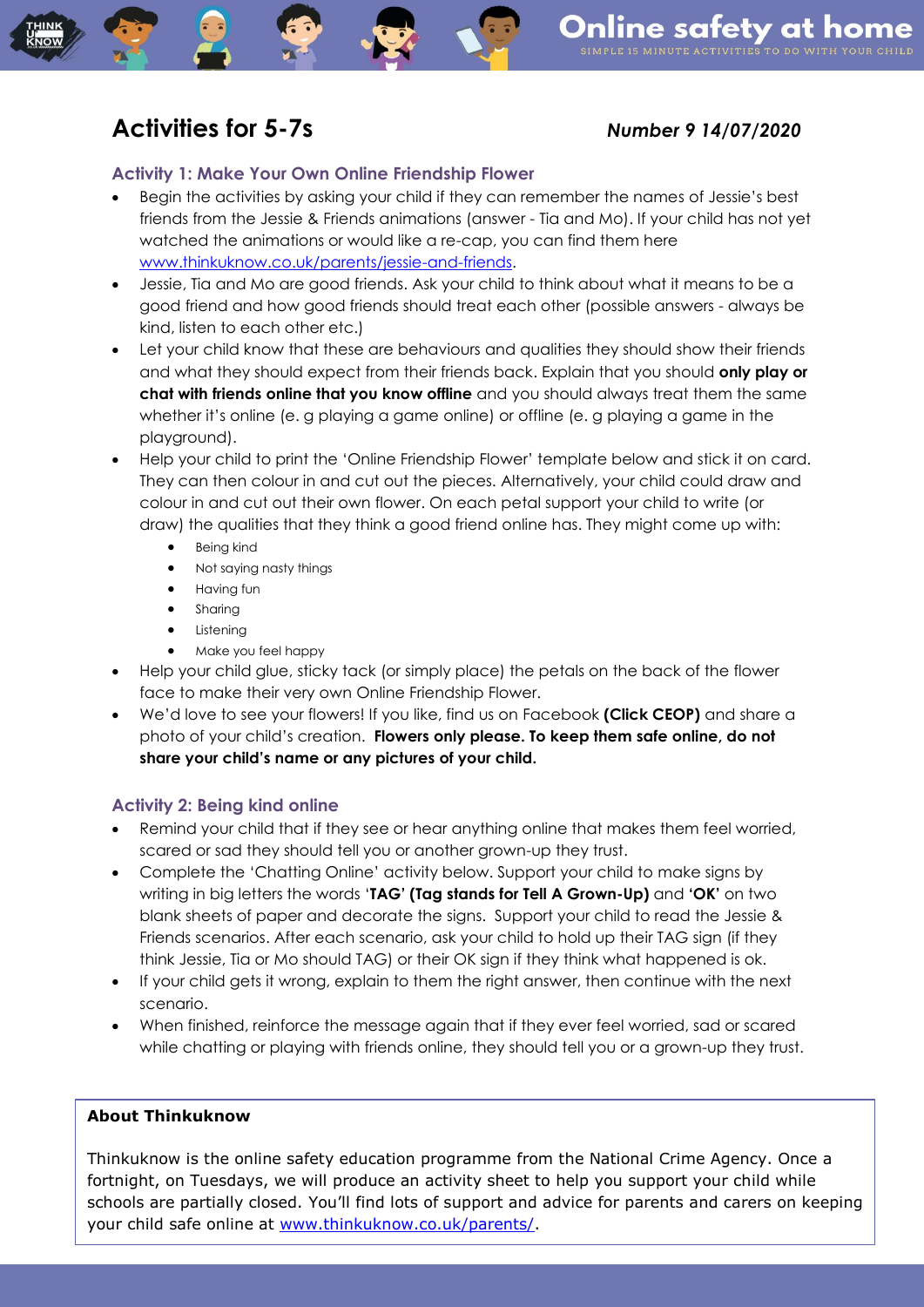**THINK**<br>KNOW

**Activities for 5-7's Number 8 14/07/2020**